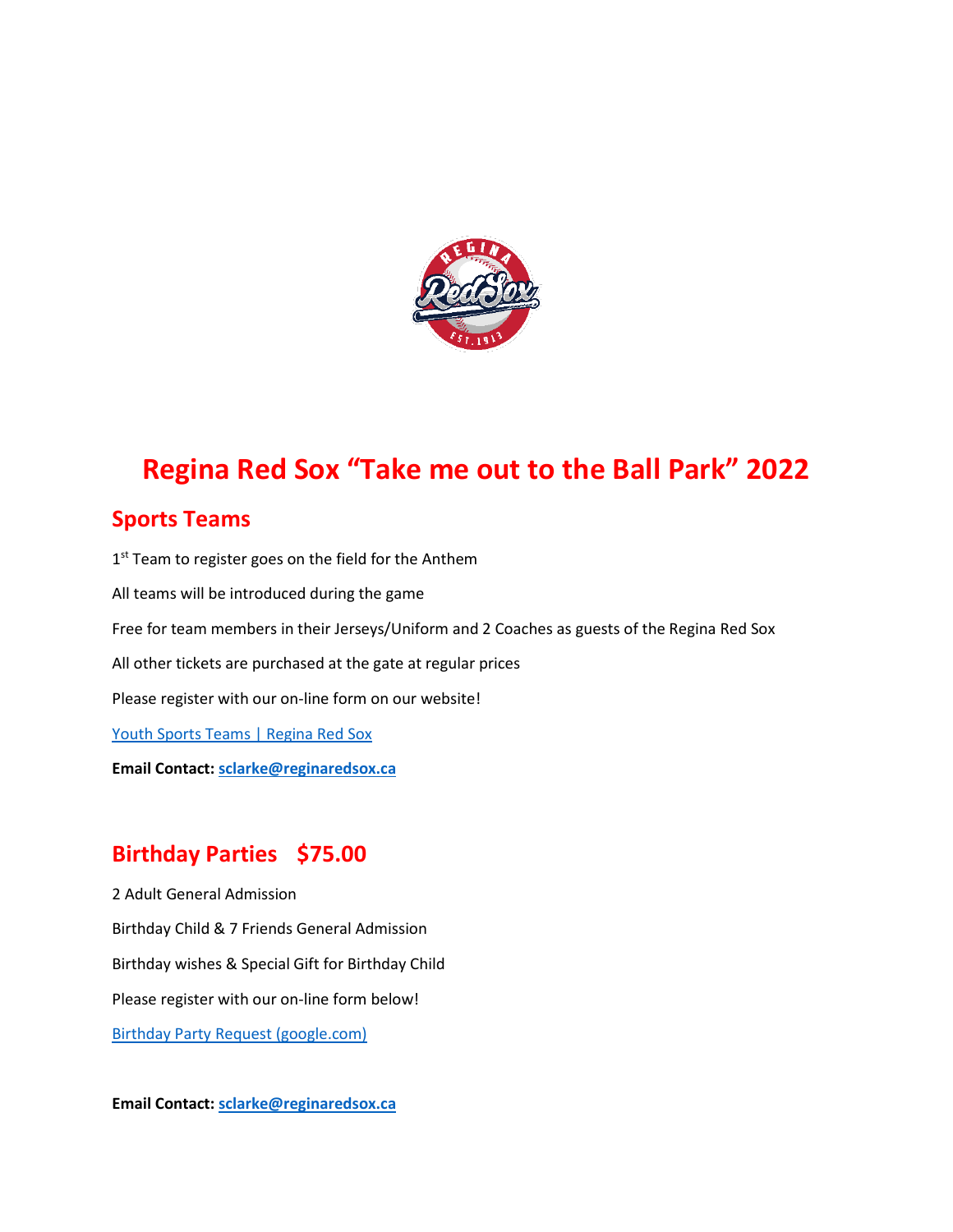### **Community Group Events (All General Admission Tickets)**

**Must be purchased in advance as a group.** 

Bring your groups to a specific game (A specific date arranged with the Regina Red Sox)

We will rope an area for your group until 30 minutes prior to game time

Announcements on the Day

**Tickets** 

| 10 - 49 Bleacher Seats | \$11.00 |
|------------------------|---------|
| 50 - 99 Bleacher Seats | \$10.00 |
| 100 & up               | \$9.00  |
| Children $(6 - 14)$    | \$5.00  |

Seniors Groups, Church Groups, Sports Leagues, Community Associations, Not for Profit groups, School groups

**Email Contact: [sclarke@reginaredsox.ca](mailto:sclarke@reginaredsox.ca)**

#### **Family Package \$30**

2 Adult General Admission 3 children General Admission Birthday wishes & Special Gift for Birthday Child Purchase online below! [https://tickets.reginaredsox.com](https://tickets.reginaredsox.com/) **Email Contact: [sclarke@reginaredsox.ca](mailto:sclarke@reginaredsox.ca)**